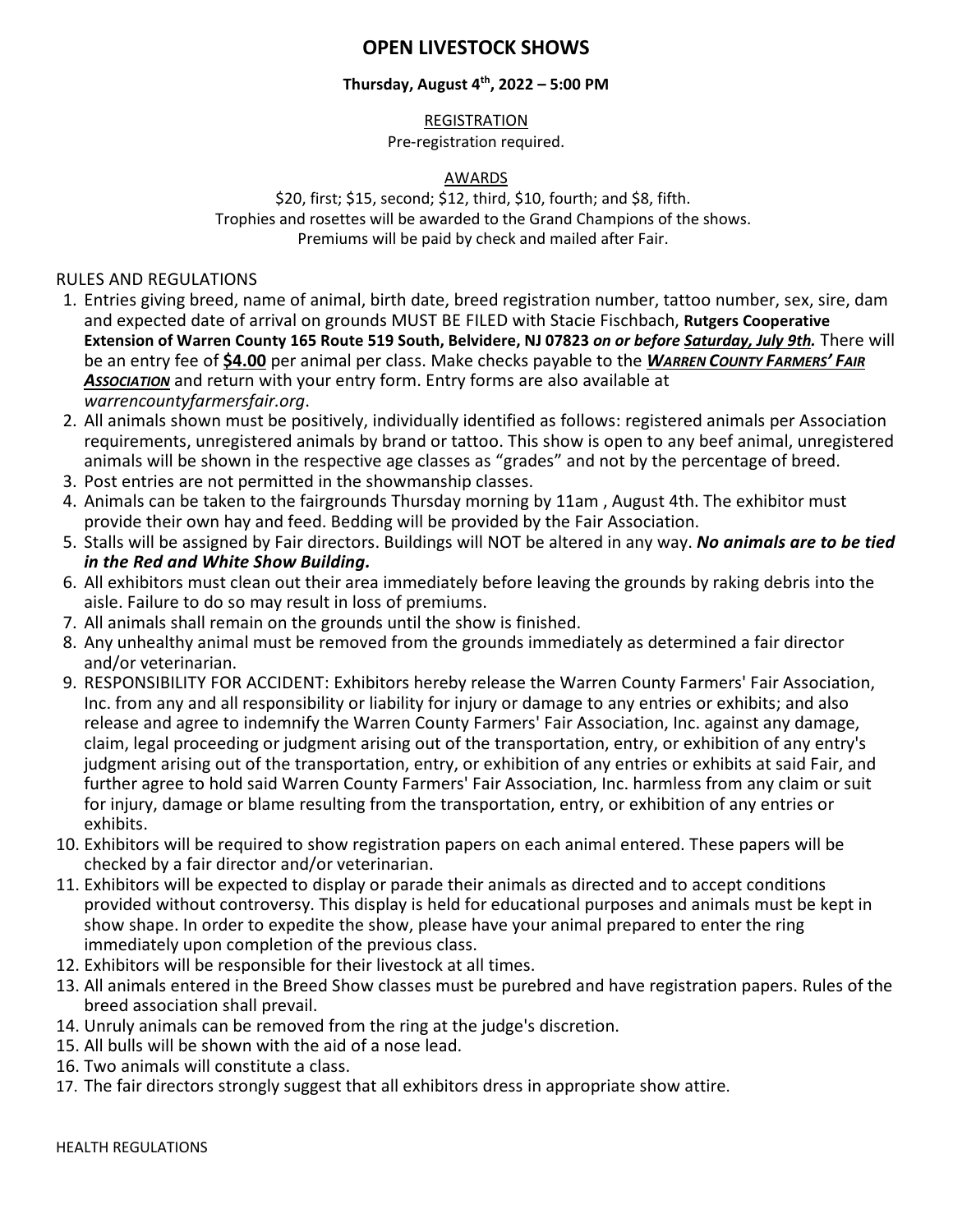Any exhibitor showing at the Warren County Farmers Fair must be in compliance with New Jersey Division of Animal Health recommendations for New Jersey fairs, shows and sales. All animals must be free from infectious or contagious disease.

- 1. A valid (official) Certificate of Veterinary Inspection (CVI) signed by an accredited New Jersey Veterinarian must accompany all native New Jersey Animals. The CVI must indicate that all animals of the species to be exhibited on the exhibitor's premises have been observed by a veterinarian and found to be free of any signs of infectious or contagious diseases. The official New Jersey Certificate of Veterinarian Inspection is valid for thirty (30) days in New Jersey. Cattle originating from other states must be accompanied by an official interstate Certificate of Veterinary Inspection in compliance with New Jersey's import regulations. All domestic animals requiring CVI for exhibition must be individually identified by one of the acceptable species methods and it must be listed on the health certificate. If any additional identification is present, it should also be listed. CVI must be checked by Fair director and/or veterinarian.
- 2. All animals which are eligible for an approved USDA rabies vaccination should be current on rabies vaccination, and proof of vaccination by a veterinarian should be provided. Each entry must be a member of a tuberculosis and brucellosis free herd or have up-to-date accreditation
- 3. All animals must be free of external parasites, ringworm, pinkeye, and contagious or infectious disease and not exposed thereto.
- 4. It is recommended that entries be vaccinated against shipping fever two weeks prior to the show. This should include infectious bovine rhinotracheitis, bovine virus diarrhea, parainfluenza 3, and hemorrhagic septicemia pneumonia vaccine.
- 5. Animals not meeting health regulations will be asked to leave the grounds.

# ANGUS AND POLLED HEREFORD BREEDS and UNREGISTERED LIVESTOCK

### Classes

- 1. Junior Heifer Calves born January 1 through May 31, 2022
- 2. Winter Heifer Calves Born November 1 through December 31, 2021 JUNIOR HEIFER CALF CHAMPION AND RESERVE JUNIOR HEIFER CALF CHAMPION
- 3. Senior Heifer Calves born September 1 through October 31, 2021
- 4. Late Summer Yearling Heifers born July 1 through August 31, 2021 SENIOR HEIFER CALF CHAMPION AND RESERVE SENIOR HEIFER CALF CHAMPION
- 5. Early Summer Yearling Heifers born May 1 through June 30, 2021
- 6. Late Junior Yearling Heifers born March 1 through April 30, 2021 INTERMEDIATE HEIFER CHAMPION AND RESERVE INTERMEDIATE HEIFER CHAMPION
- 7. Early Junior Yearling Heifers born January 1 through February 28, 2021
- 8. Senior Yearling Heifers born September 1 through December 31, 2020 SENIOR HEIFER CHAMPION AND RESERVE SENIOR HEIFER CHAMPION GRAND CHAMPION HEIFER (all heifer champions competing) and RESERVE GRAND CHAMPION HEIFER (remaining champions and reserve from Grand Champions class competing)
- 9. Cow/Calf (2 animals, a cow and her offspring, calf must be born after January 1 of current year
- 10. Junior Bull Calves born January 1 through May 31, 2022
- 11. Late Senior Bull Calves born November 1 through December 31, 2021 JUNIOR BULL CALF CHAMPION AND RESERVE JUNIOR BULL CALF CHAMPION
- 12. Early Senior Bull Calves born September 1 through October 31, 2021
- 13. Late Summer Yearling Bulls born July 1 through August 31, 2021 SENIOR BULL CALF CHAMPION AND RESERVE SENIOR BULL CALF CHAMPION
- 14. Early Summer Yearling Bulls born May1 through June 30, 2021
- 
- 15. April Junior Yearling Bulls born April, 2021 16. March Junior Yearling Bulls – born March, 2021 INTERMEDIATE CHAMPION BULL AND RESERVE INTERMEDIATE CHAMPION BULL
- 17. Early Junior Yearling Bulls born January 1 through February 28, 2021
- 18. Senior Yearling Bulls born September 1 through December 31, 2020 JUNIOR BULL CHAMPION AND RESERVE JUNIOR BULL CHAMPION
- 19. Summer Senior Yearling Bulls born May 1 through August 31, 2020
- 20. Two-Year-Old Bulls born January 1 through April 30, 2020 SENIOR CHAMPION BULL AND RESERVE SENIOR CHAMPION BULL GRAND CHAMPION BULL AND RESERVE GRAND CHAMPION BULL
- 21. Showmanship and Fitting Class Junior Division, ages 11 and under; Intermediate Division, ages 12 to 14; and Senior Division, ages 15 and over. Animals entered in this class must be owned by the exhibitor and shown by the exhibitor in either the breed classes or a steer class. Entries must be received by *Saturday, July 9th*. *Post entries will not be permitted*.

ANGUS AND HEREFORD BREEDS AND UNREGISTRED ANIMALS WILL USE THE CLASS SCHEDULE ABOVE TO ENTER ANIMALS FOR THEIR SEPARATE RESPECTIVE SHOWS.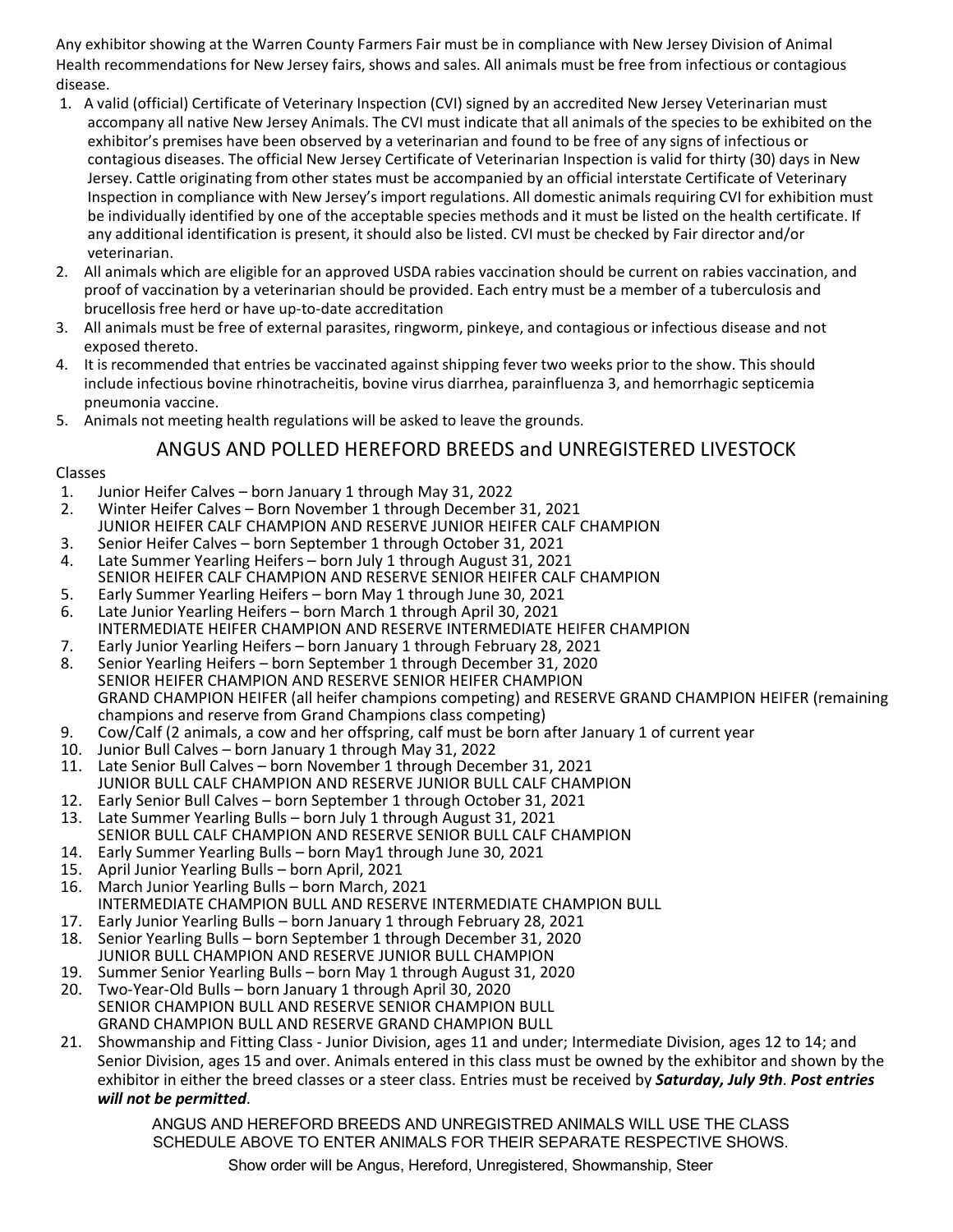# *STEER SHOW*

#### RULES

- 1. The following prize money will be awarded in each class by the Warren County Farmers' Fair Association: \$20, first; \$15, second; \$12, third; \$10, fourth; and \$8, fifth. \$200 will be awarded to the Grand Champion Steer and \$150 to the Reserve Grand Champion Steer. Premiums will be paid by check and mailed after Fair.
- 2. A trophy and a rosette will be awarded to the Grand Champion and Reserve Grand Champion Steers.
- 3. Pre-registration of entries giving name of animal, breed, and date of birth along with date of arrival on grounds is required by *Saturday, July 9th, 2022* and MUST BE FILED with Stacie Fischbach, **Rutgers Cooperative Extension of Warren County 165 Route 519 South, Belvidere, NJ 07823**. There will be an entry fee of **\$4.00** per animal per class. Checks should be made payable to *Warren County Farmers' Fair Association* and returned with your entry form. Entry forms are also available at *warrencountyfarmersfair.org*.
- 4. The show classes will be as follows:

| 1. Lightweight   | 1,000 - 1,099 lbs.   |
|------------------|----------------------|
| 2. Middleweight  | 1,100 - 1,199 lbs.   |
| 3.Intermedweight | $1,200 - 1,299$ lbs. |
| 4. Heavyweight   | 1,300 lbs. and over  |

- 5. Animals can be taken to the fairgrounds Thursday morning, August 4<sup>th</sup>. The exhibitor must provide his own hay and feed. Bedding will be provided by the Fair Association.
- 6. All animals will be weighed on a certified scale on Thursday, August  $4<sup>th</sup>$  between 11:00 am and 1:00 pm.
- 7. Stalls will be assigned by Fair directors. Buildings will NOT be altered in any way. *No animals are to be tied in the Red and White Show Building.*
- 8. All exhibitors must clean out their area immediately before leaving the grounds by raking debris into the aisle. Failure to do so may result in loss of premiums.

### HEALTH REGULATIONS

Any exhibitor showing at the Warren County Farmers Fair must be in compliance with New Jersey Division of Animal Health recommendations for New Jersey fairs, shows and sales. All animals must be free from infectious or contagious disease.

- 9. A valid (official) Certificate of Veterinary Inspection (CVI) signed by an accredited New Jersey Veterinarian must accompany all native New Jersey Animals. The CVI must indicate that all animals of the species to be exhibited on the exhibitor's premises have been observed by a veterinarian and found to be free of any signs of infectious or contagious diseases. The official New Jersey Certificate of Veterinarian Inspection is valid for thirty (30) days in New Jersey. Cattle originating from other states must be accompanied by an official interstate Certificate of Veterinary Inspection in compliance with New Jersey's import regulations. All domestic animals requiring CVI for exhibition must be individually identified by one of the acceptable species methods and it must be listed on the health certificate. If any additional identification is present, it should also be listed. CVI must be checked by Fair director and/or veterinarian.
- 10. All animals which are eligible for an approved USDA rabies vaccination should be current on rabies vaccination, and proof of vaccination by a veterinarian should be provided. Each entry must be a member of a tuberculosis and brucellosis free herd or have up-to-date accreditation.
- 11. All animals must be free of external parasites, ringworm, pinkeye, and contagious or infectious disease and not exposed thereto.
- 12. It is recommended that entries be vaccinated against shipping fever two weeks prior to the show. This should include infectious bovine rhinotracheitis, bovine virus diarrhea, parainfluenza 3, and hemorrhagic septicemia pneumonia vaccine.
- 13. Animals not meeting health regulations will be asked to leave the grounds.
- 14. Exhibitors will be expected to display or parade their animals as directed and to accept conditions provided without controversy. This display is held for educational purposes and animals must be kept in show shape.
- 15. Exhibitors will be responsible for their livestock at all times.
- 16. Unruly animals can be removed from the ring at the judge's discretion.

## PLEASE WRITE "STEER" AS THE CLASS NUMBER FOR STEER ENTRIES ON THE ENTRY FORM.

RESPONSIBILITY FOR ACCIDENT: Exhibitors hereby release the Warren County Farmers' Fair Association, Inc. from any and all responsibility or liability for injury or damage to any entries or exhibits; and also release and agree to indemnify the Warren County Farmers' Fair Association, Inc. against any damage, claim legal proceeding or judgment arising out of the transportation, entry, or exhibition of any entry's judgment arising out of the transportation, entry, or exhibition of any entries or exhibits at said Fair, and further agree to hold said Warren County Farmers' Fair Association, Inc. harmless from any claim or suit for injury, damage or blame resulting from the transportation, entry, or exhibition of any entries or exhibits.